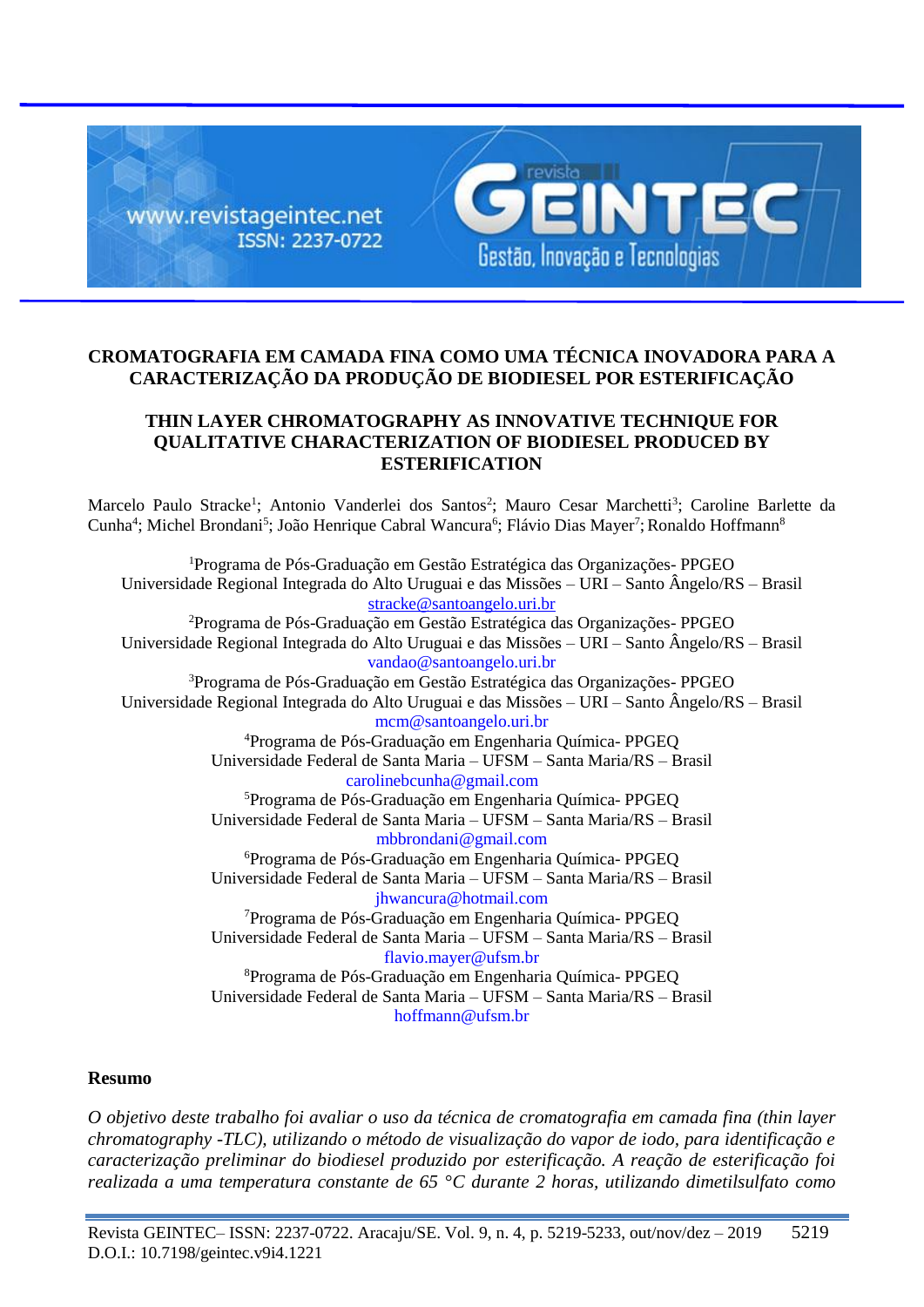*agente de alquilação e ácido dodecanoico como matéria-prima oleaginosa. A placa cromatográfica foi submetida ao método de revelação depois de adicionar 5 μL de uma amostra de ácido graxo e biodiesel na cuba cromatográfica. A indicação da formação de biodiesel foi obtida calculando o fator de retenção (Rf) e validada por ressonância magnética nuclear de hidrogênio (H<sup>1</sup>NMR). Os valores de Rf e da região de picos de funções químicas foram idênticos aos encontrados em outros estudos, o que permitiu confirmar a formação de biodiesel. Pode-se concluir que a TLC pode ser utilizada como técnica inovadora para a caracterização qualitativa preliminar da formação de biodiesel por esterificação.*

**Palavras-chave**: inovação, ácido dodecanóico, dimetilsulfato, biodiesel, esterificação, cromatografia camada fina.

### **Abstract**

*The objective of this work was to evaluate the use of the thin layer chromatography technique (TLC), using the iodine vapor visualization method, for identification and preliminary characterization of biodiesel produced by esterification. The esterification reaction was performed at constant temperature of 65 °C for 2 hours, using dimethyl sulfate as alkylating agent and dodecanoic acid as oleaginous raw material. The chromatographic plate was subjected to the method of revelation after adding 5 µL of a sample of fatty acid and biodiesel on the chromatographic vessel. The indication of biodiesel formation was obtained by calculating the retention factor (Rf) and validated by hydrogen nuclear magnetic resonance (H<sup>1</sup>NMR). The Rf values and of the region of peaks of chemical functions were identical to those found in other studies, which allowed to confirm the formation of biodiesel. It can be concluded that TLC can be used as an innovative technique for preliminary qualitative characterization of biodiesel formation by esterification.*

**Keywords:** inovation, dodecanoic acid, dimethyl sulfate, biodiesel, esterification, thin layer chromatography.

#### **1. Introduction**

Diesel is one of the most consumed car fuels in the world (BASKAR e AISWARYA 2016), however, it is obtained from a nonrenewable fossil energy source (oil). Several reasons encourage research on alternative fuels, particularly renewable ones: the nonrenewable nature of diesel, climate change, the harmful effects caused to the environment by the use of diesel as higher emissions of sulfur, monoxide and carbon dioxide and particulate matter, as well as the trend of gradual depletion of fossil fuels and the current political-economic-social actions for sustainable development (CANESIN et al. 2014; HALEK, DELAVARI e KAVOUSI-Rahim, 2013; OLLIS, LIU e Stevenson 2012).

Research conducted in recent years have shown biodiesel as a potential substitute for petroleum diesel fuel, because it has similar physical and chemical characteristics. However, biodiesel is more advantageous because it is biodegradable and non-toxic, and has a low-emission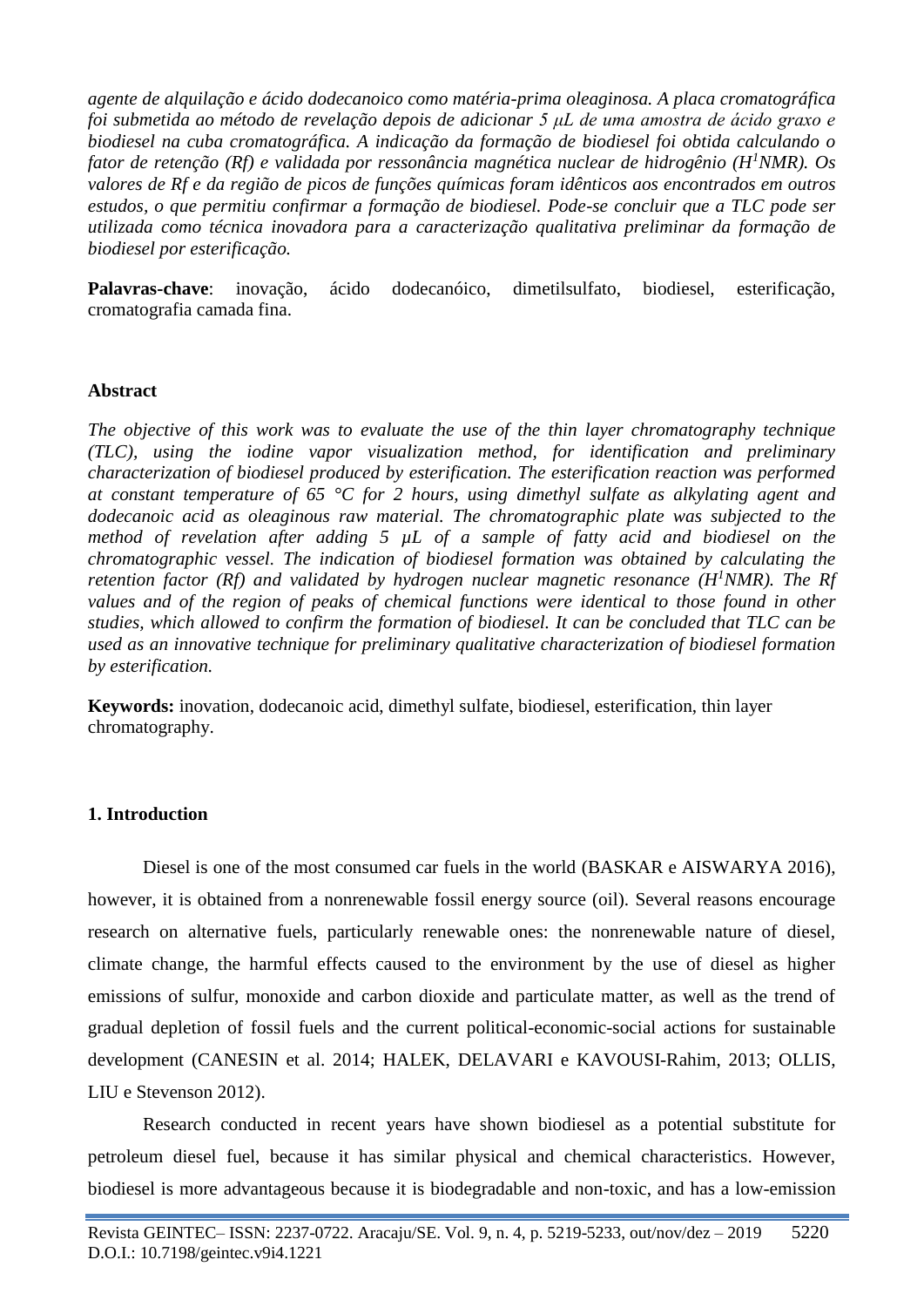profile compared with diesel (ÖZENER et al, 2012; Qi et al,. 2009; F. XUE et al., 2006). The main environmental benefits of using biodiesel as an alternative vehicle biofuel compared with diesel is the significant reduction of greenhouse gases (such as carbon monoxide and carbon dioxide), particulate materials, hydrocarbons, aromatic compounds and sulphates, which result from emissions of diesel cycle engines (BUYUKKAYA, 2010; COGGON, VASUDEVAN e SANCHEZ 2007; DEMIRBAS, 2009; J. XUE, GRIFT, e HANSEN 2011). In addition, biodiesel has high combustion efficiency, high cetane number, ability to mix with diesel under various percentages without need for modification in diesel engines and absence of aromatic and sulfur compounds, the latter of which are responsible for corrosion of engines (ATADASHI, AROUA e AZIZ 2010; DATTA e MANDAL, 2016; GAUTAM, GUPTA e SHARMA, 2014; HALEK, DELAVARI e KAVOUSI-Rahim 2013).

The global appeal to renewable and "eco-friendly" technologies and fuels favors the use of biodiesel, thus making it a consolidated alternative to compose the global energy matrix (ARANSIOLA et al.,2014). Also, the production of biodiesel is favored, by the instability of oil prices, the ease of transport and by knowledge of highly efficient technologies for industrial production (Ng, Hoon, and Gan 2010). Biodiesel consists of fatty acid alkyl esters (FAAE), obtained mainly by the transesterification reaction of an oleaginous raw material or animal fat with a short-chain alcohol (usually methanol), catalyzed by chemical or biological reagents, generating glycerol as a byproduct (BELTRÁN-PRIETO, KOLOMAZNÍK e PECHA 2013; BHARATHIRAJA et al,. 2014; ELMS e EL-HALWAGI 2010; HALEK, DELAVARI e KAVOUSI-RAHIM 2013; MEIRA et al., 2015; OLLIS, LIU E STEVENSON, 2012). The transesterification reaction is shown in Figure 1, where R represents the alkyl group of the alcohol and R1 the carbonic chain of the triglyceride or fatty acid.





The transesterification reaction via basic catalysis is considered highly efficient and can achieve high purity and high yield of biodiesel. However, the transesterification reaction requires a high degree of purity of the raw material, mainly in terms of acidity (free fatty acids) and moisture, to prevent undesirable reactions in the process, such as saponification and hydrolysis, respectively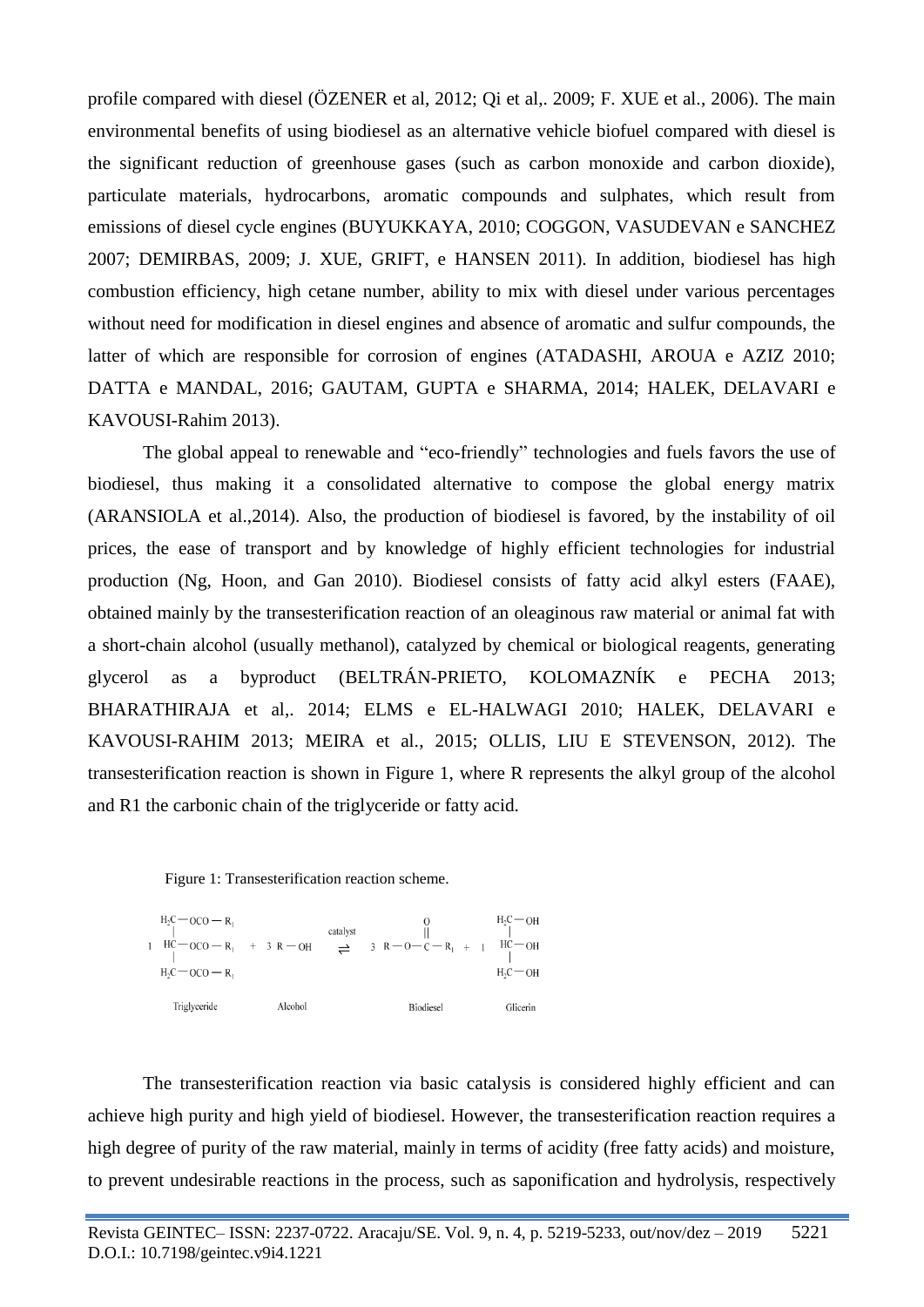(CAI et al., 2015; B FREEDMAN, PRYDE e Mounts, 1984; BERNARD FREEDMAN, BUTTERFIELD e PRYDE, 1986; LEUNG, WU e LEUNG, 2010; MA e HANNA, 1999; MOREIRA, BADENES e CABRAL, 2013; TIWARI e GARG, 2016).

Thus, in situations where there is a necessary to use raw materials with a high content of free fatty acids, such as the production of biodiesel using waste frying oil, the esterification reaction becomes an alternative for biodiesel production (ALEGRÍA e CUELLAR, 2015; REZENDE e PINTO, 2016; SARAVANAN et al., 2015; YU et al., 2016). The use of waste oils can reduce biodiesel production costs, as it is a low-cost raw material when compared to vegetable oils (NEUMANN et al., 2016), it may cost up to one third of the value of straight vegetable oil (PHAN e PHAN 2008). In addition, the esterification reaction can be a step for pre-treatment of the raw material for further processing in a transesterification reaction (ADEWUYI, ODERINDE e OJO, 2012; CAI et al., 2015; MAZUMDAR et al., 2013; NEUMANN et al., 2016; URRUTIA et al., 2016). The esterification reaction scheme is shown in Figure 2, where R represents the alkyl group of the alcohol and  $R_1$  the carbonic chain of the free fatty acid.

Figure 2: Esterification reaction scheme.



To enable the use of biodiesel in the supply of diesel-powered vehicles, high conversion is required of oleaginous or fatty raw material into fatty acid alkyl esters. In Brazil, for example, the regulatory agency is the National Agency for Petroleum, Natural Gas and Biofuel. Through Resolution nº. 07/2008, it requires a minimum percentage of 96.5 % (w/w) of esters in the sample of biodiesel (ANP 2008). The use of biodiesel fuel with a low percentage of esters may cause loss of efficiency and problems to engines, because triglycerides that are not converted can polymerize and accumulate in the lines of the engine (FERNANDO et al., 2007). Therefore, a quality control is necessary for biodiesel to meet business requirements and gain acceptance in the energy market.

The analytical techniques used more often to characterize biodiesel quantitatively and qualitatively are chromatography and spectroscopy, respectively (TARIQ, ALI R KHALID, 2012). Because of its high accuracy, chromatography has been the most widely used technique to quantify major and minor components in biodiesel samples (MONTEIRO et al., 2008). Qualitatively, infrared spectroscopy is an analytical technique that allows the determination of various properties of biodiesel samples, mainly to check the progress of reaction (ZHANG, 2012). However, although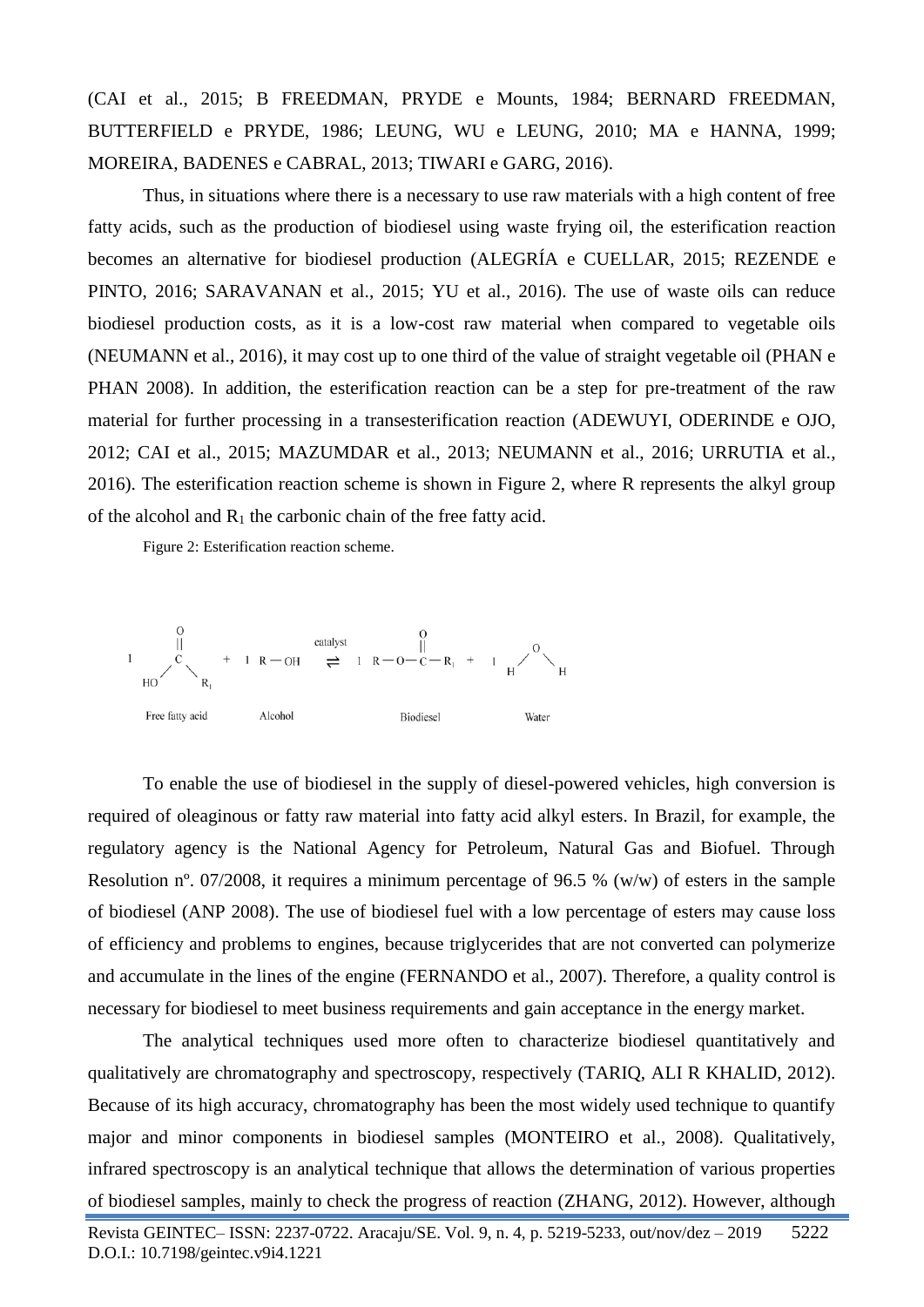gas chromatography and infrared spectroscopy are highly reliable, they both have large operational costs and require long times of analysis for each sample. In addition, the equipment and inputs involved in the analysis are expensive (FEDOSOV, BRASK E XU 2011). Thus, the use of less expensive techniques for the quality control of biodiesel helps to reduce the total cost of production, which is one of the major obstacles to the viability of this type of biofuel (MONTEIRO et al., 2008).

Within this context, thin layer chromatography (TLC) is considered an interesting alternative for use in preliminary analyses of qualitative characterization in biodiesel production. It allows the analysis of esters as well as tri-, di- and monoglycerides (TARIQ, ALI e KHALID, 2012). Moreover, TLC allows the determination of the purity of a compound, identification of the components in a mixture, isolation of pure components of a solution and monitoring of the progress of the reaction by the appearance of products and the disappearance of reagents (ILBEIGI et al., 2016; MARTELANC, VOVK e SIMONOVSKA 2009). The main advantages of applying TLC include ease comparison and utilization, separation of components within a short period of time, versatility and, especially, low operational costs involved in the process because it works at milder pressures and temperatures (MROCZEK et al., 2006; RISTIVOJEVIC´ et al., 2017). The process of separation of the sample components by the TLC technique is accomplished by adsorption, whereby the chromatographic plate is placed vertically in a chromatographic tank or an elution chamber, containing a small amount of eluent, which will elute the plate (layer of adsorbent) (DAWAN et al,. 2017). Various methods can be used for visualizing the revelation of the results of the analysis on the chromatographic plates. The most common use iodine vapor or ultraviolet light (UV) bulbs (COLLINS, BRAGA e BONATO, 2006). In the method of iodine vapor visualization, the iodine in the form of dust reacts with the compounds of the sample, forming brown (product) or yellowish (raw material) complexes. The advantage of the method is that the metal complexes with unsaturated compounds, while through UV, compounds appear as bright spots when they are under the action of UV light (ILBEIGI et al., 2016; MROCZEK et al., 2006). The disadvantage of the iodine vapor visualization method is the fact that the sample cannot be recovered, because a chemical reaction has occurred. The UV light visualization technique allows the sample to be regenerated, because there is no chemical reaction. However, it is even more robust than the use of iodine vapors.

Given the above, the objective of this work was to evaluate the use of thin layer chromatography, using the method of iodine vapor visualization, as a simplified qualitative assessment technique for identification and characterization of biodiesel produced by esterification.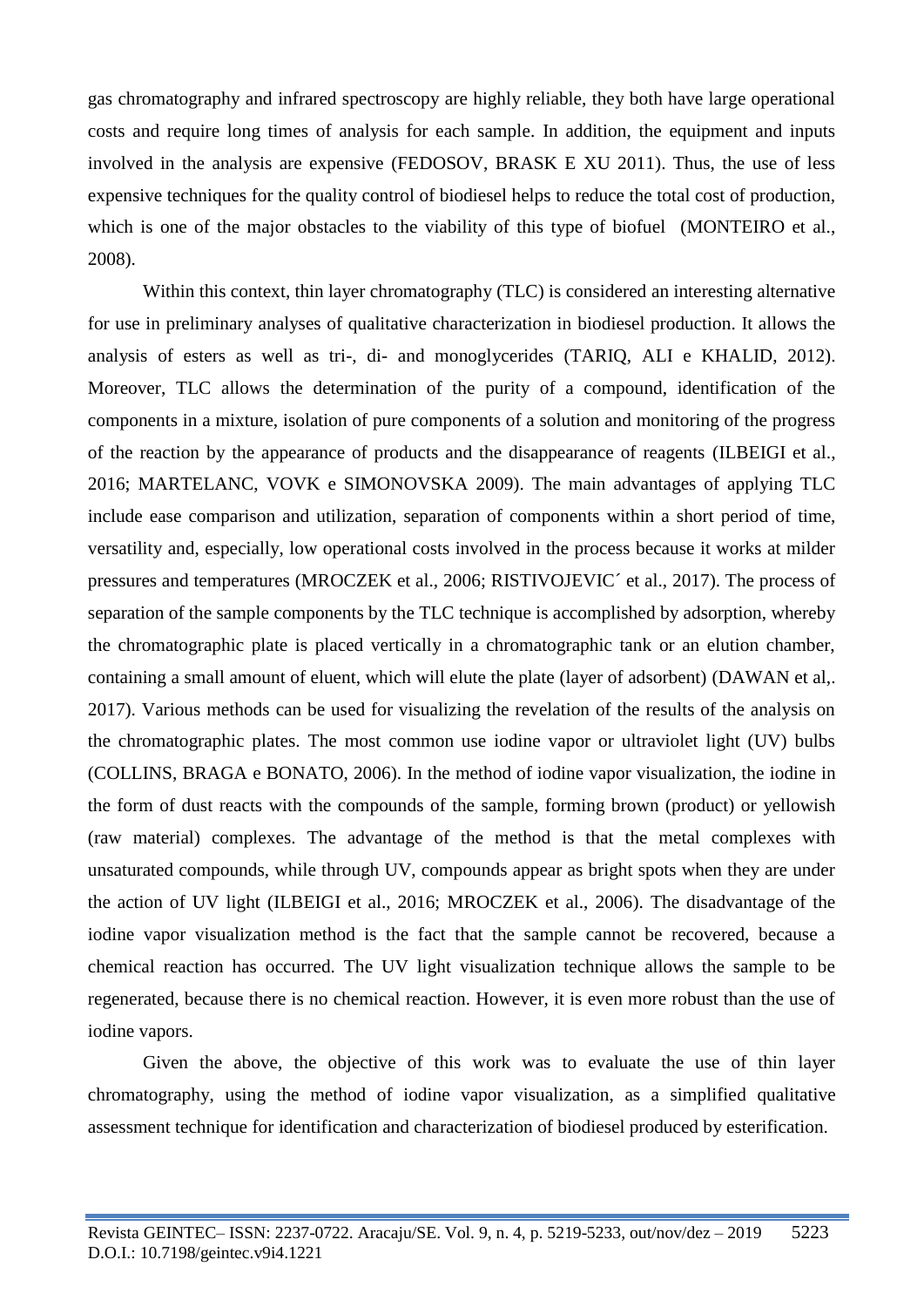## **2. Methodology**

## **2.1 Chemicals and reagents**

The experimental esterification reaction was performed using as raw material the dodecanoic fatty acid  $(C_{12}H_{24}O_2)$  (Biotechnos, Brazil). Chemical reagents used were dimethyl sulfate (analytical standard), ethanol 95% (v/v), acetic acid 99.7% (v/v) and deuterated chloroform 99.9% (w/w) (Sigma-Aldrich, USA), and iodine powder 99.5% (w/w) (Merck, Germany). The chromatographic plate was DC - Fertigfolien ALUGRAM® Xtra SIL(G) (10 cm high x 20 cm wide, 0.020 cm of silica gel 60 UV 254) (Merck, Germany).

# **2.2 Experiment**

## **2.2.1 Dodecanoic acid esterification**

The esterification reaction was performed based on the methodology of Machado (Machado 2013). A total of 1.03 g of the alkylating agent dimethyl sulfate  $(C_2H_6O_4S, M.W.: 126.1 g.mol^{-1})$ was added in 10.3 g of dodecanoic acid  $(C_{12}H_{24}O_2, M.W.: 200.3 \text{ g.mol}^{-1})$  in a flat-bottomed flask kept under a mineral oil bath whose function was to keep constant the temperature of reaction. The system bath/flask was in contact with a temperature and stirring speed controller. Figure 3 describes the layout of the experimental apparatus in use.





The tests were performed at a constant temperature of 65  $\degree$ C for 2 hours, under constant agitation of 250 rotations per minute (rpm). To avoid the loss of reagents by evaporation, a condenser was used, operating continuously with water (refrigerant). Later, the components were separated using a funnel.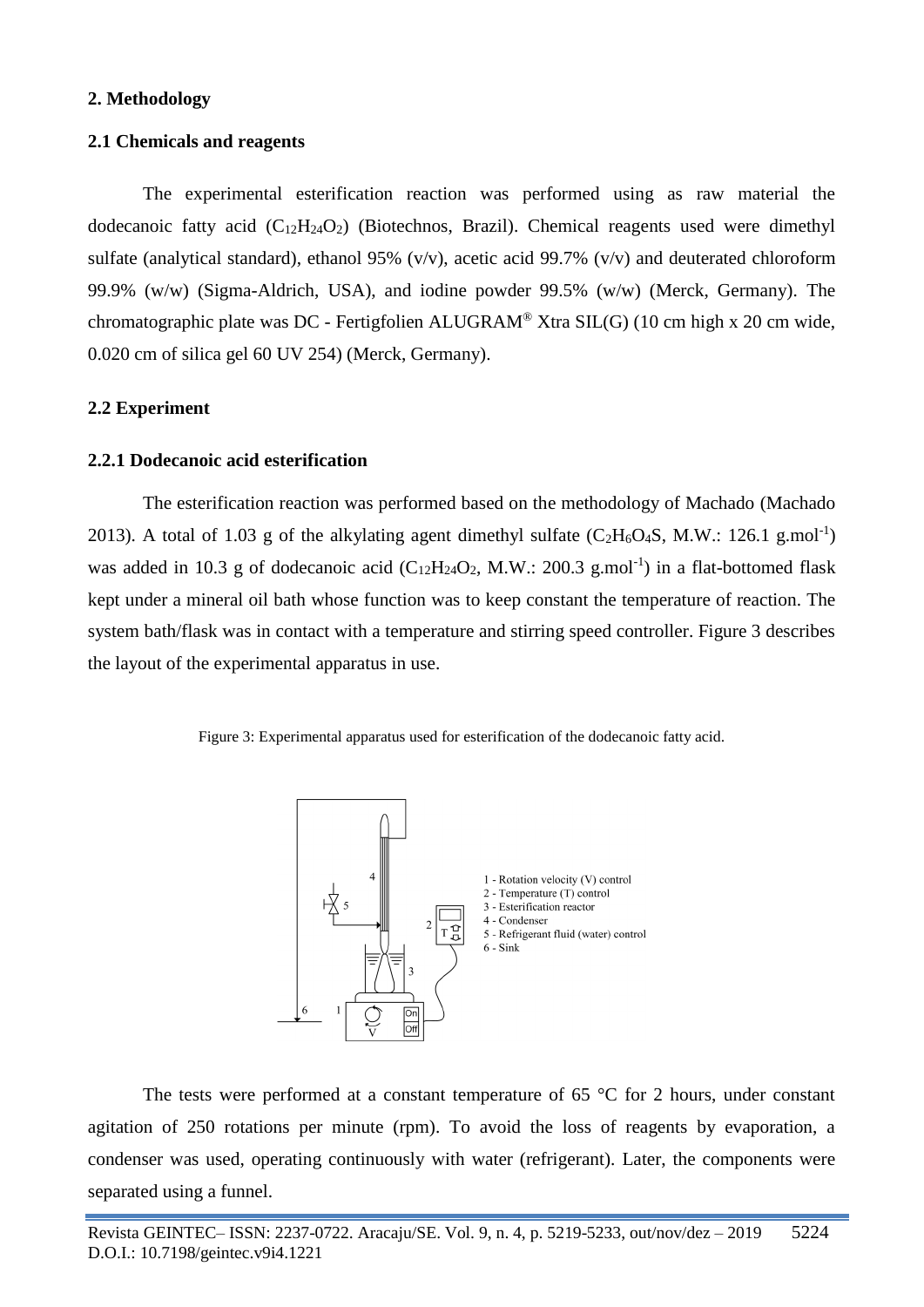#### **2.2.2 Characterization of Thin Layer Chromatography (TLC)**

The thin layer chromatography technique was used for the characterization of the biodiesel formed, using iodine vapor for visualization and identification of biodiesel formation. The eluent was prepared as a 1:1 (v/v) solution of ethanol ( $C_2H_6O$ , M.W.: 46.07 g.mol<sup>-1</sup>) and acetic acid (CH<sub>3</sub>COOH, P.M:  $60.05$  g.mol<sup>-1</sup>). To reveal the appearance of the product on the chromatographic plates, was used the method of iodine vapor visualization. The chromatographic plate measured 10 cm x 20 cm (height x width) with a layer of 0.020 cm of silica gel (ALUGRAM® Xtra SIL(G). The chromatographic plate was subjected to the technique of revelation by the iodine vapor method, whereby iodine powder and the chromatographic plate, after contact with the eluent, were placed in a closed container so that the iodine vapors could come into contact with the surface of the plate and reveal the run of the products of interest in the form of brown spots. The samples of fatty acid and biodiesel (5 µL per run) were deposited on the plate without any dilution, apart 1.30 cm from one another and 1 cm away from the bottom edge of the plate.

The procedure was performed in triplicate, and the average of the experimental data was calculated. The indication of biodiesel formation was obtained through a retention factor (Rf), calculated by Equation (1):

$$
Rf = \frac{ds}{dm} \tag{1}
$$

where *ds* is the measured value of the distance traveled by the sample and *dm* is the measured distance traveled by the solvent when adsorbed and drawn up by capillarity to come into contact with the iodine vapor, on the chromatographic plate. The displacements of the formed product and of the dodecanoic fatty acid were obtained by simply measuring the distance traveled in the chromatographic plate, revealed by the iodine vapors as showed in Figure 4.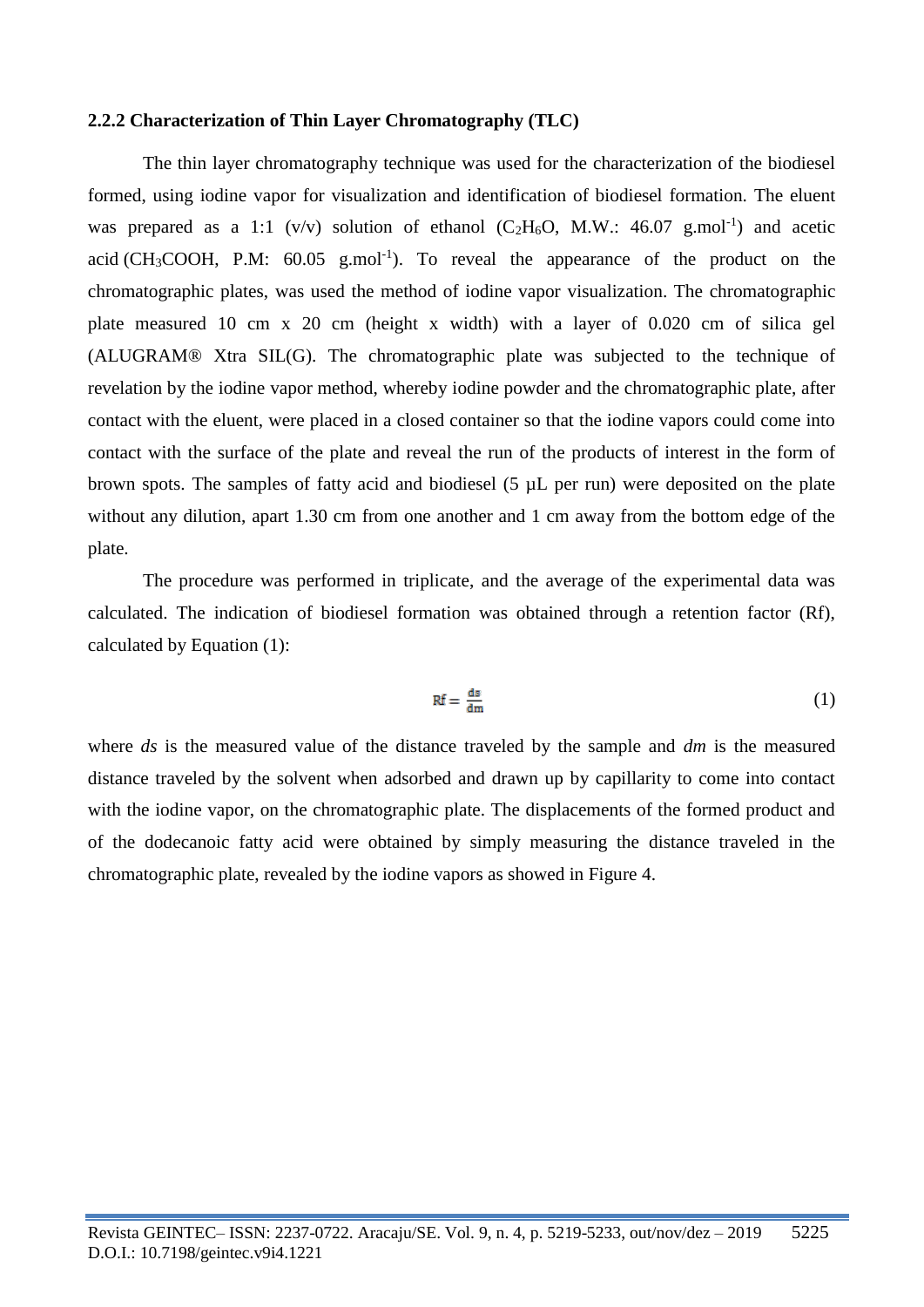Figure 4: Distance traveled by the reactant and product samples on the thin layer chromatographic plate.



## **2.2.3 Characterization of Hydrogen Nuclear Magnetic Resonance (H<sup>1</sup>NMR)**

As an alternative to validate the characterization of biodiesel produced in the experiment, the technique of hydrogen nuclear magnetic resonance  $(H^1NMR)$  was used. The  $H^1NMR$  equipment was a Varian Inova 300 system (Palo Alto, USA), using a spectrometer frequency of 300 MHz, at a temperature of 22 °C with a 2-pulse sequence and using chloroform as a solvent.

**3. Results and discussion**

#### **3.1 Thin Layer Chromatography (TLC)**

The distance traveled by the samples was observed on the thin layer chromatographic plate after the deposit of the sample reagent (dodecanoic fatty acid) and of the product generated by the esterification reaction.

The distance traveled by the eluent was 4.2 cm while the distances traveled by the dodecanoic fatty acid and the product were 2.5 cm and 2.6 cm, respectively. In addition, the reagent showed a yellowish color and the product, a brown color. Based on the measurement information for the distance traveled by the samples, the retention factor was calculated for each substance.

The retention factor (Rf) obtained for feedstock (fatty acid dodecanoic) and product (biodiesel) was 0.59 and 0.62, respectively. The value of the retention factor of the product must be greater than that of the raw material so that the values found by the technique can be considered satisfactory and indicative of biodiesel formation (FROEHNER, LEITHOLD e LIMA, 2007). Ferrari et al. (2005) used the thin layer chromatography technique to qualitatively assess the transesterification reaction of pre-treated soybean oil and the qualitative validation of the results was performed using the chromatography technique. Other authors have used thin layer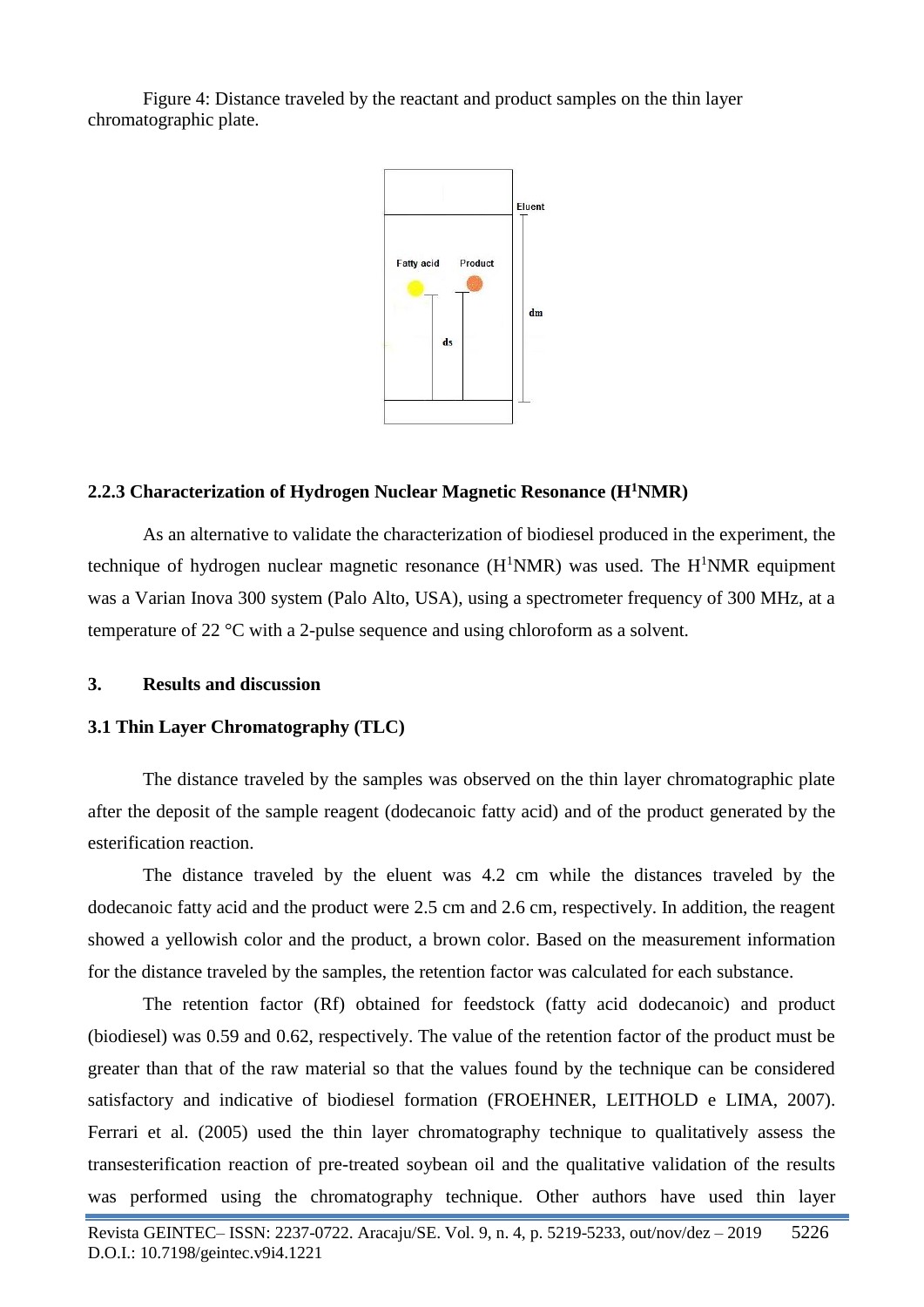chromatographic as a way to qualitatively characterize biodiesel production processes, as shown in Table 1.

| Feedstock              | Reation             | Retention Factor (Rf) |         | Reference                |
|------------------------|---------------------|-----------------------|---------|--------------------------|
|                        |                     | Feedstock             | Product |                          |
|                        |                     |                       |         | Froehner et al.          |
| Refined soybean oil    | Transesterification | 0.40                  | 0.82    | (Froehner, Leithold,     |
|                        |                     |                       |         | and Lima $2007$ )        |
| Pretreated soybean oil | Transesterification | 0.44                  | 0.70    | Ferrari et al. (Ferrari, |
|                        |                     |                       |         | Oliveira, and Scabio     |
|                        |                     |                       |         | 2005)                    |
| Crude sunflower oil    | Transesterification | 0.80                  | 0.90    | Souza et al. (Souza,     |
|                        |                     |                       |         | Ferrari, and Scabio      |
|                        |                     |                       |         | 2006)                    |
| Waste cooking oil      | Transesterification | -                     | 0.82    | Cubas et al. (Cubas et   |
|                        |                     |                       |         | al. $2016$               |
| Fatty acid dodecanoic  | Esterification      | 0.59                  | 0.62    | This study               |

Table 1: Retention factors using the TLC technique.

Table 1 show that all studies used TLC to characterize the formation of biodiesel produced by transesterification, while the present study used the esterification reaction. The results showed that the Rf values presented similar behavior be both the esterification and the transesterification reactions, i.e., the Rf for product must be higher than for feedstock to evidence biodiesel formation. In addition, the results of this study were satisfactorily similar to the results obtained by Ferrari et al. (Ferrari, Oliveira, and Scabio 2005). This is an evidence of the applicability of TLC for qualitative characterization of the biodiesel produced by esterification.

## **3.2 Hydrogen Nuclear Magnetic Resonance (H<sup>1</sup>NMR)**

The application of the hydrogen nuclear magnetic resonance of  $(H^1NMR)$  technique was performed as a form of complementary characterization of biodiesel formed as a product of the esterification of dodecanoic acid. In addition, it validates the results found by applying TLC techniques. The spectrum generated by  $H<sup>1</sup>NMR$  is shown in Figure 5.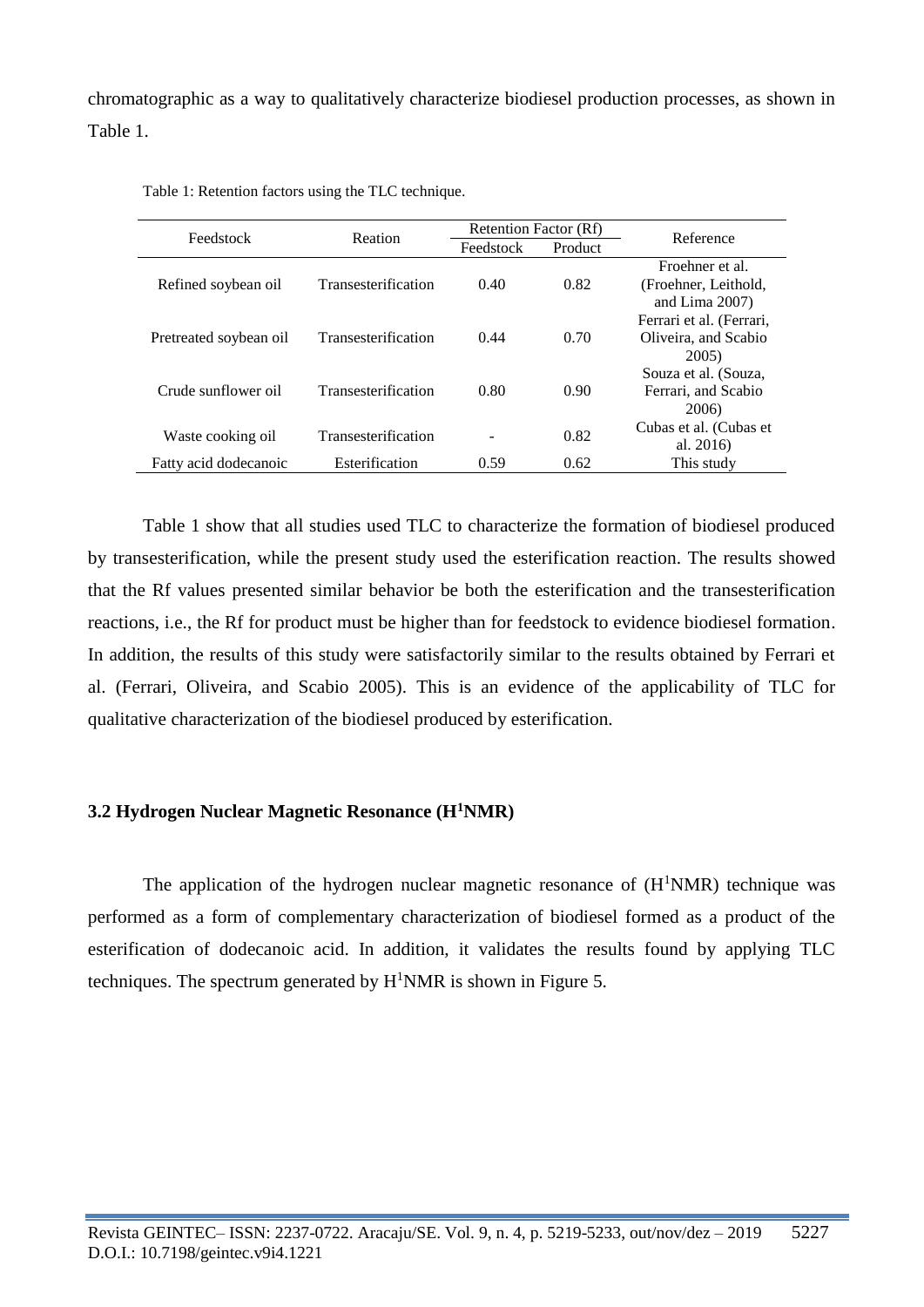

Figure 5 indicates the allocation of signals to the hydrogen nuclei, where the peak at the triplet at 0.9 ppm refers to three hydrogens of methyl ester. The peak between 1.3 and 1.5 ppm is assigned to hydrogens of the methyl groups  $(CH<sub>2</sub>)$  from the aliphatic chains and the peak between 1.5 and 1.7 ppm is assigned to hydrogens bound to the β-carbon of the carbonyl group. The peak between 1.9 and 2.1 ppm is assigned to hydrogens of the  $CH<sub>2</sub>$  group neighboring the aliphatic chains, and the peak between 2.2 and 2.4 ppm is assigned to hydrogens of the α-carbon of the carbonyl group. The peak at 3.6 ppm refers to  $OCH_3$  group and peak at 5.4 ppm corresponds to hydrogens of the CH=CH group of biodiesel. Based on the characterization of the peaks attributed to the hydrogen signals, the biodiesel molecule was formed by the reactive system.

The studies of Satyarthi et al. (Satyarthi, Srinivas, and Ratnasamy 2009), Kollar (Kollar 2012) and Shimamoto and Tubino (Shimamoto and Tubino 2016) used the  $H<sup>1</sup>NMR$  technique for characterization of biodiesel and the  $H<sup>1</sup>NMR$  spectra they found were similar to the one found in the present study. The spectrum obtained by Shimamoto and Tubino (Shimamoto and Tubino 2016), for the biodiesel produced from the transesterification of soybean oil, it highlights the typical signal of the methyl group represented at the peak of 3.49 ppm which is satisfactorily similar to the one found in the spectrum of the present study, represented at the peak of 3.76 ppm in Figure 5.

Kollar (Kollar 2012) used the H<sup>1</sup>RMN analysis to characterize the biodiesel produced by the esterification of fatty acids catalyzed by commercial alumina, where signs of aliphatic chains were found between 2.78-2.67 ppm for the =CH-CH<sub>2</sub>-CH= group, 2.30 ppm for α-CH<sub>2</sub>, 2.12-1.96 for  $=CH-CH_2$ , 1.42-1.22 ppm for  $(CH_2)_n$ . and 3.67 ppm for the OCH<sub>3</sub> group, near the regions of peaks obtained in this study.

Based on the comparison of the signals  $\delta$  (ppm) of the spectra of Shimamoto and Tubino (Shimamoto and Tubino 2016) with those of Figure 5, it can be concluded that biodiesel formation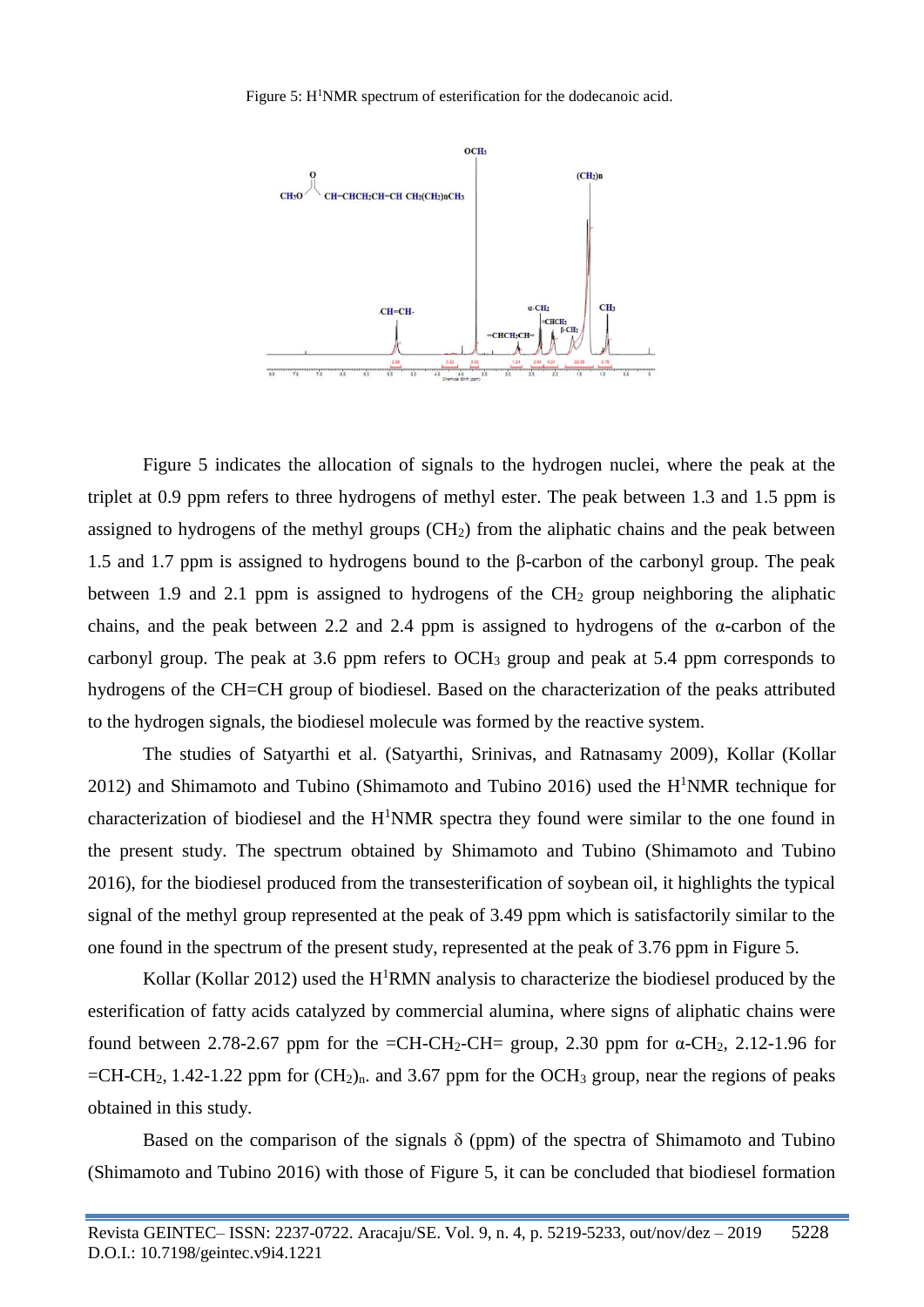occurred through the reaction of esterification of dodecanoic acid performed in this study. The results obtained for the factors (Rf) of raw material and product were validated through the  $H<sup>1</sup>RMN$ spectrum, confirming the possibility of using TLC as a simple technique for qualitative characterization of biodiesel produced by esterification.

Since the TLC is a technique for qualitative characterization, it is cannot be claimed that there has been total conversion of dodecanoic fatty acid into biodiesel. Also, the peaks situated between 3.0-3.5 ppm, at 4.0 ppm and between 7.0-7.5 (Figure 5) are not intrinsic to the hydrogens the biodiesel molecule, this can be indicative of possible traces of fatty acid from the reaction system. The lack of full conversion into biodiesel may be related to possible variations of the experimental system and, especially, the purity of the raw material.

### **4 Conclusions**

The fact that biodiesel is an alternative fuel to diesel for use in diesel cycle engines requires that the biodiesel should meet the quality standards for its physical and chemical properties. Also, characterizing biodiesel formation by using qualitative techniques, such as infrared spectroscopy, requires high technical knowledge, long time of development of experimental analysis and financial investment. Thin layer chromatography is an alternative technique, because it is cheaper, simpler and faster, and it can result in preliminary characterization of biodiesel formation in order to monitor the development of the industrial process.

The results found for the retention factor (Rf) of the raw material and of the formed product were 0.59 and 0.62, respectively, and follows the pattern of other studies that use the transesterification reaction. This study results can be considered satisfactory when compared to the values found by other studies cited. In addition, the peaks of the resulting chemical functions in the H<sup>1</sup>RMN technique are in regions close to the regions identified by other authors, which allowed to confirm biodiesel formation.

Finally, it can be said that TLC can be used as an innovative technique for preliminary qualitative characterization of biodiesel formation by esterification.

#### **References**

Adewuyi, Adewale, Rotimi A. Oderinde, and David F K Ojo. 2012. "Biodiesel from the Seed Oil of Treculia Africana with High Free Fatty Acid Content." *Biomass Conversion and Biorefinery* 2(4): 305–8.

Alegría, Alexandra, and Jorge Cuellar. 2015. "Esterification of Oleic Acid for Biodiesel Production Catalyzed by 4-Dodecylbenzenesulfonic Acid." *Applied Catalysis B: Environmental* 179: 530–41.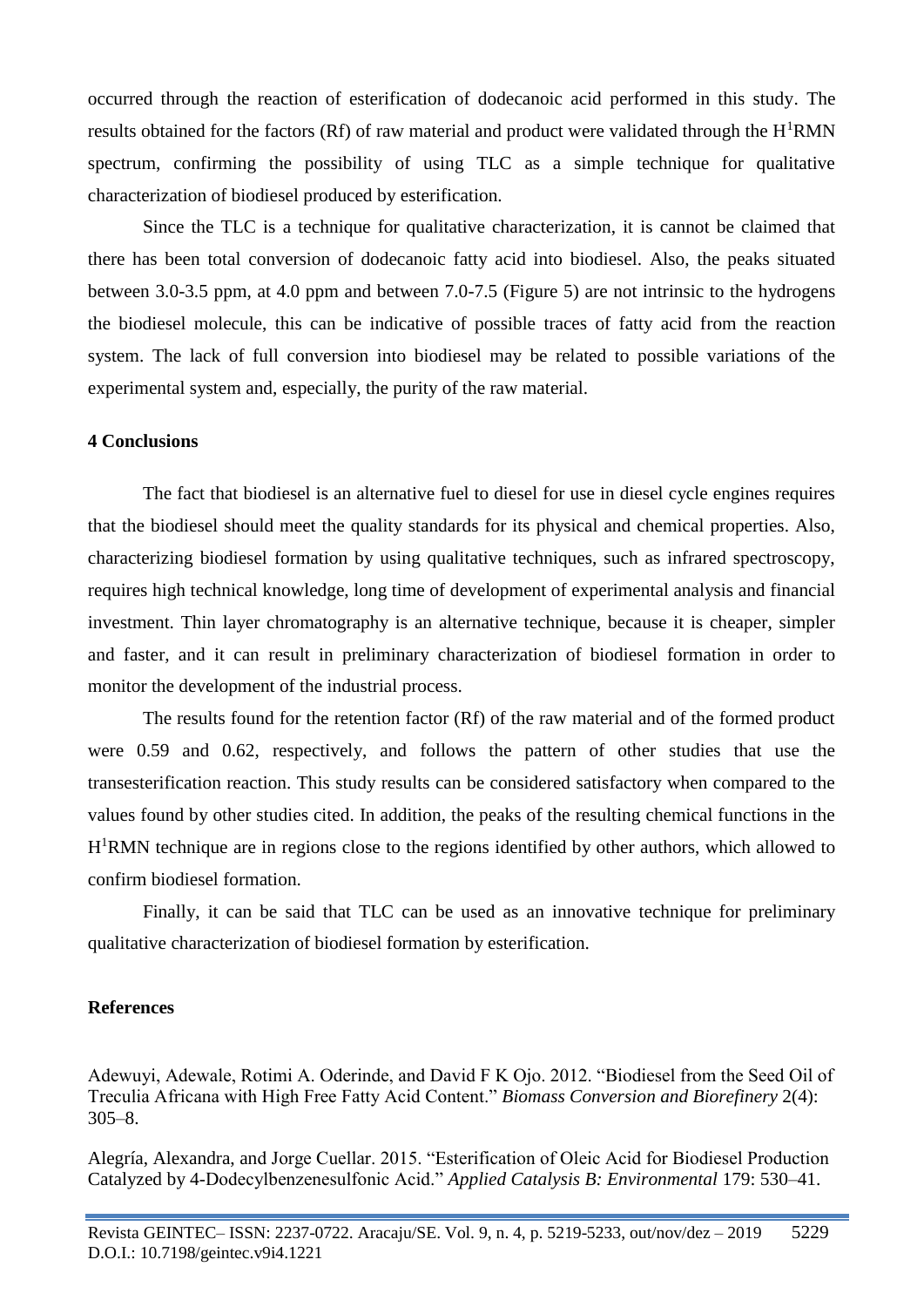Aransiola, E. F. et al. 2014. "A Review of Current Technology for Biodiesel Production: State of the Art." *Biomass and Bioenergy* 61: 276–97.

Atadashi, I. M., M. K. Aroua, and A. Abdul Aziz. 2010. "High Quality Biodiesel and Its Diesel Engine Application: A Review." *Renewable and Sustainable Energy Reviews* 14(7): 1999–2008.

Baskar, G., and R. Aiswarya. 2016. "Trends in Catalytic Production of Biodiesel from Various Feedstocks." *Renewable and Sustainable Energy Reviews* 57: 496–504.

Beltrán-Prieto, Juan Carlos, Karel Kolomazník, and Jiří Pecha. 2013. "A Review of Catalytic Systems for Glycerol Oxidation: Alternatives for Waste Valorization." *Australian Journal of Chemistry* 66(5): 511–21.

Bharathiraja, B. et al. 2014. "Biodiesel Production Using Chemical and Biological Methods - A Review of Process, Catalyst, Acyl Acceptor, Source and Process Variables." *Renewable and Sustainable Energy Reviews* 38: 368–82.

Buyukkaya, Ekrem. 2010. "Effects of Biodiesel on a Di Diesel Engine Performance, Emission and Combustion Characteristics." *Fuel* 89(10): 3099–3105.

Cai, Zi Zhe et al. 2015. "A Two-Step Biodiesel Production Process from Waste Cooking Oil via Recycling Crude Glycerol Esterification Catalyzed by Alkali Catalyst." *Fuel Processing Technology* 137: 186–93.

Canesin, Edmilson Antonio et al. 2014. "Characterization of Residual Oils for Biodiesel Production." *Electronic Journal of Biotechnology* 17(1): 39–45.

Coggon, Robert, Palligarnai T Vasudevan, and Fernando Sanchez. 2007. "Enzymatic Transesterification of Olive Oil and Its Precursors." *Biocatal. Biotransform.* 25(2): 135–43.

Collins, C. H., G. L. Braga, and P. S. Bonato. 2006. *Fundamentos Da Cromatografia*. 1st ed. Campinas, São Paulo.: Ed. Unicamp.

Cubas, A L V et al. 2016. "Biodiesel Production Using Fatty Acids from Food Industry Waste Using Corona Discharge Plasma Technology." *Waste Management* 47: 149–54.

Datta, Ambarish, and Bijan Kumar Mandal. 2016. "A Comprehensive Review of Biodiesel as an Alternative Fuel for Compression Ignition Engine." *Renewable and Sustainable Energy Reviews* 57: 799–821.

Dawan, Phanphruk et al. 2017. "A Simple Analytical Platform Based on Thin-Layer Chromatography Coupled with Paper-Based Analytical Device for Determination of Total Capsaicinoids in Chilli Samples." *Talanta* 162(October 2016): 460–65.

Demirbas, Ayhan. 2009. "Progress and Recent Trends in Biodiesel Fuels." *Energy Conversion and Management* 50(1): 14–34.

Elms, René D., and Mahmoud M. El-Halwagi. 2010. "The Effect of Greenhouse Gas Policy on the Design and Scheduling of Biodiesel Plants with Multiple Feedstocks." *Clean Technologies and Environmental Policy* 12(5): 547–60.

Fedosov, Sergey N., Jesper Brask, and Xuebing Xu. 2011. "Analysis of Biodiesel Conversion Using Thin Layer Chromatography and Nonlinear Calibration Curves." *Journal of Chromatography A* 1218(19): 2785–92.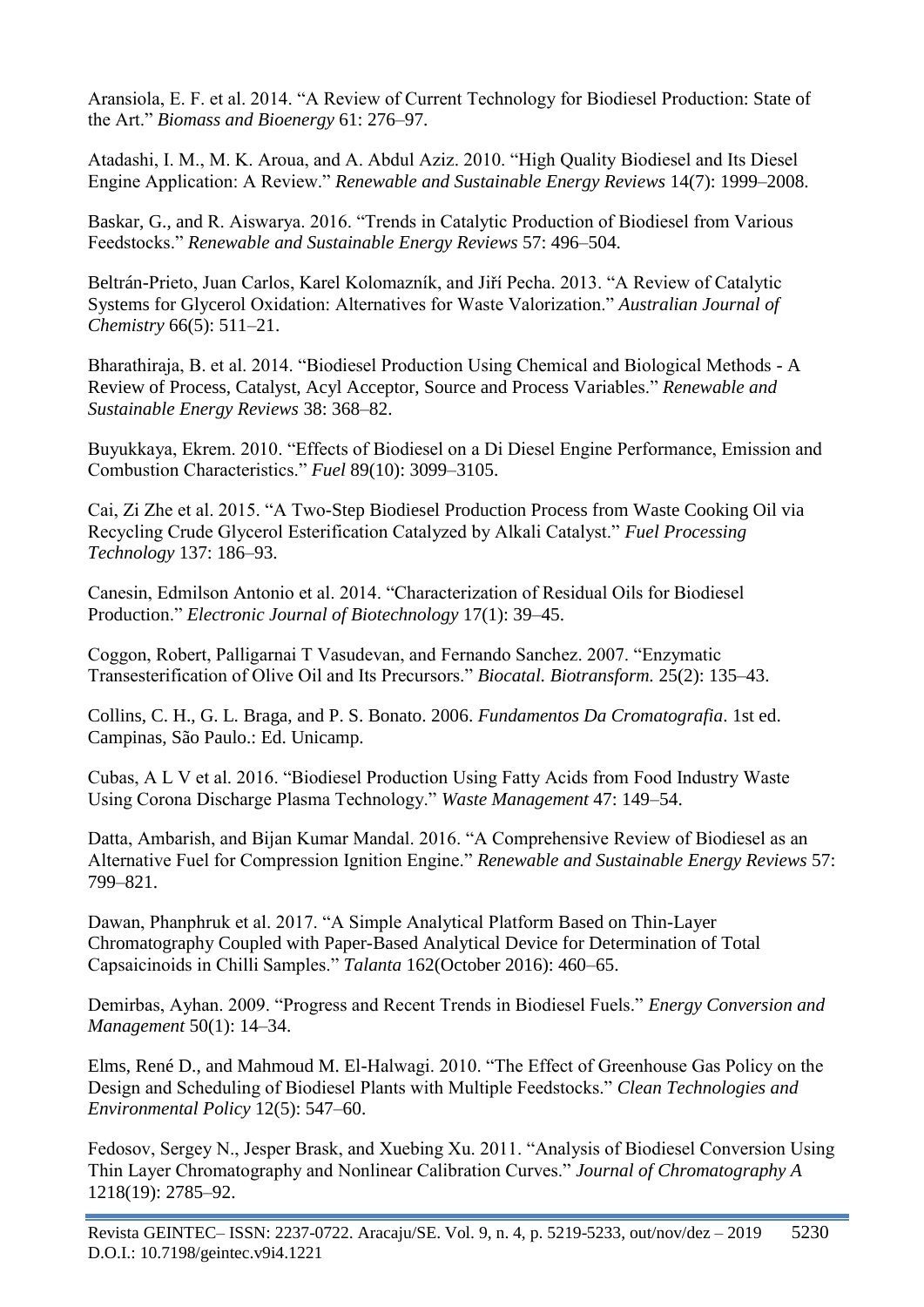Fernando, Sandun, Prashanth Karra, Rafael Hernandez, and Saroj Kumar Jha. 2007. "Effect of Incompletely Converted Soybean Oil on Biodiesel Quality." *Energy* 32(5): 844–51.

Ferrari, Ra, Vs Oliveira, and a Scabio. 2005. "Biodiesel from Soybean: Characterization and Consumption in an Energy Generator." *Química Nova* 28(1): 19–23.

Freedman, B, E. H Pryde, and T .L Mounts. 1984. ", Variables Affecting the Yields of Fatty Esters from Transesterified Vegetable Oils 1." *JAOCS* 61(10): 1638–43.

Freedman, Bernard, Rouden O. Butterfield, and Everett H. Pryde. 1986. "Transesterification Kinetics of S O Y B E a N Oil1." *JAOCS* 63(10): 1375–80.

Froehner, Sandro, Juliana Leithold, and Luiz Fernando Lima. 2007. "Transesterification Of Vegetable Oils: Characterization by Thin-Layer Cromatography and Density." *Quimica Nova* 30(8): 2016–19.

Gautam, Kshipra, N. C. Gupta, and D. K. Sharma. 2014. "Physical Characterization and Comparison of Biodiesel Produced from Edible and Non-Edible Oils of Madhuca Indica (mahua), Pongamia Pinnata (karanja), and Sesamum Indicum (til) Plant Oilseeds." *Biomass Conversion and Biorefinery* 4(3): 193–200.

Halek, Farah, Armin Delavari, and Ali Kavousi-rahim. 2013. "Production of Biodiesel as a Renewable Energy Source from Castor Oil." *CLEAN - Soil, Air, Water* 15: 1063–68.

Ilbeigi, Vahideh et al. 2016. "Laser Desorption-Ion Mobility Spectrometry as a Useful Tool for Imaging of Thin Layer Chromatography Surface." *Journal of Chromatography A* 1459: 145–51.

Kollar, Sara Regina Morais. 2012. "Desenvolvimento de Metodologias Analíticas Para Análise de Biodiesel Por RMN - 1H 1,40 T." Universidade de Brasília.

Leung, Dennis Y.C., Xuan Wu, and M.K.H. Leung. 2010. "A Review on Biodiesel Production Using Catalyzed Transesterification." *Applied Energy* 87(4): 1083–95.

Ma, Fangrui, and Milford A Hanna. 1999. "Biodiesel Production : A Review 1." *Bioresource Technology* 70: 1–15.

Machado, Sara Aparecida. 2013. "Estudo Da Produção de Biodiesel a Partir Do óleo de Macaúba (Acrocomia Aculeata) Pela Rota Etílica." Universidade de São Paulo.

Martelanc, Mitja, Irena Vovk, and Breda Simonovska. 2009. "Separation and Identification of Some Common Isomeric Plant Triterpenoids by Thin-Layer Chromatography and High-Performance Liquid Chromatography." *Journal of Chromatography A* 1216(38): 6662–70.

Mazumdar, Purabi et al. 2013. "Biodiesel Production from High Free Fatty Acids Content Jatropha Curcas L. Oil Using Dual Step Process." *Biomass Conversion and Biorefinery* 3(4): 361–69.

Meira, M. et al. 2015. "Overview of the Challenges in the Production of Biodiesel." *Biomass Conversion and Biorefinery*: 1–9.

Monteiro, Marcos Roberto, Alessandra Regina Pepe Ambrozin, Luciano Morais Lião, and Antonio Gilberto Ferreira. 2008. "Critical Review on Analytical Methods for Biodiesel Characterization." *Talanta* 77(2): 593–605.

Moreira, Francisco, Sara M. Badenes, and Joaquim M. S. Cabral. 2013. "Biocatalytic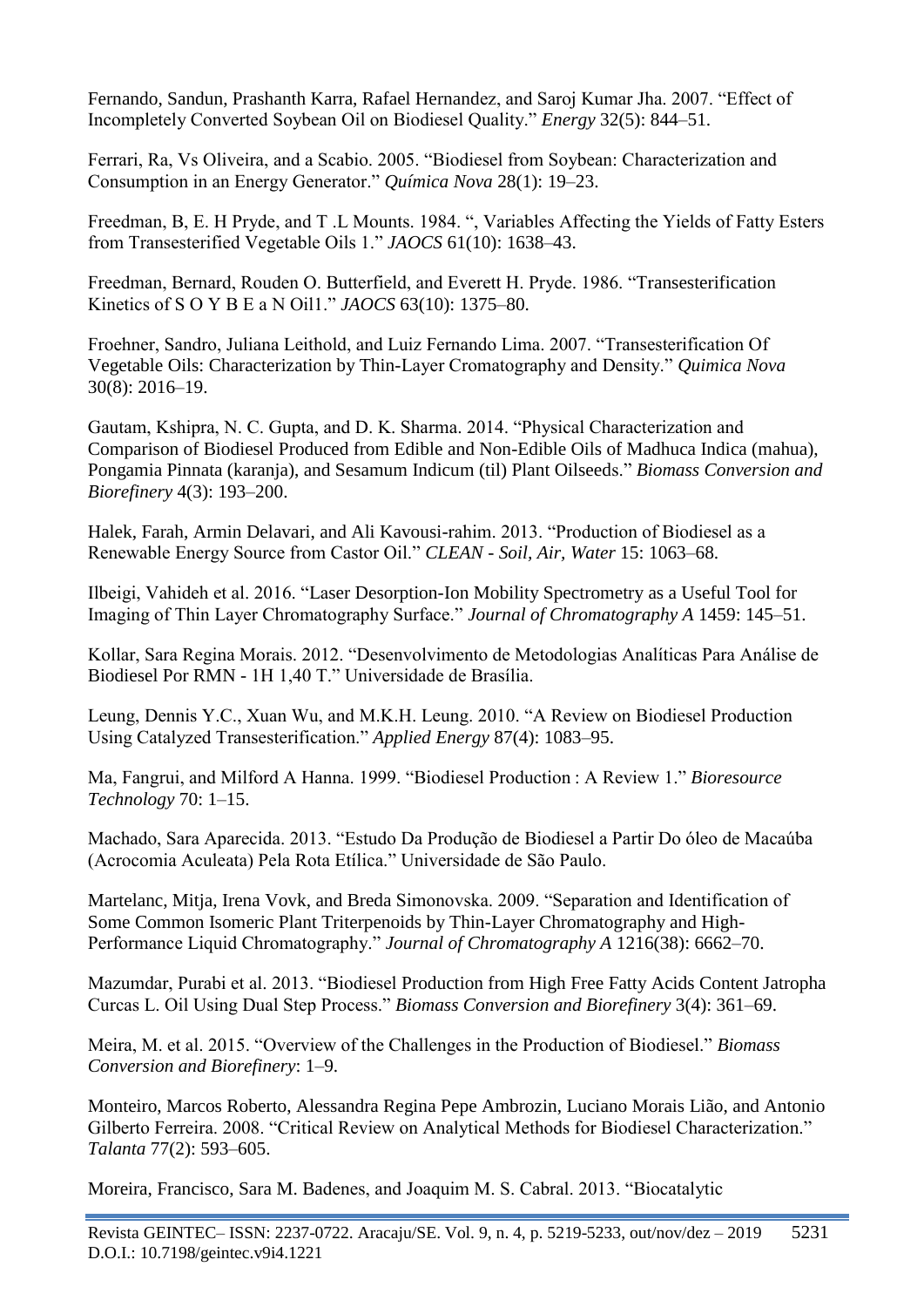Transesterification of Triglycerides and Alcohols for the Production of Biodiesel Using Cutinase in Organic Media." *Biocatalysis and Biotransformation* 31(5): 246–54.

Mroczek, Tomasz et al. 2006. "Investigation of Symphytum Cordatum Alkaloids by Liquid-Liquid Partitioning, Thin-Layer Chromatography and Liquid Chromatography-Ion-Trap Mass Spectrometry." *Analytica Chimica Acta* 566(2): 157–66.

National Agency of Petroleum Natural Gas and, and Biofuels. 2008. *Resolution ANP N<sup>o</sup> 7*.

Neumann, Kolja, Kathrin Werth, Alejandro Martín, and Andrzej Górak. 2016. "Biodiesel Production from Waste Cooking Oils through Esterification: Catalyst Screening, Chemical Equilibrium and Reaction Kinetics." *Chemical Engineering Research and Design* 107: 52–62.

Ng, Jo-han, Kiat Ng Hoon, and Suyin Gan. 2010. "Advances in Biodiesel Fuel for Application in Compression Ignition Engines." *Clean Technologies and Environmental Policy* 12: 459–93.

Ollis, David L, B Jian-wei Liu, and Bradley J Stevenson. 2012. "Engineering Enzymes for Energy Production." *Australian Journal Chemistry* 65: 652–55.

Özener, Orkun, Levent Yüksek, Alp Tekin Ergenç, and Muammer Özkan. 2012. "Effects of Soybean Biodiesel on a DI Diesel Engine Performance, Emission and Combustion Characteristics." *Fuel* 115: 875–83.

Phan, Anh N., and Tan M. Phan. 2008. "Biodiesel Production from Waste Cooking Oils." *Fuel* 87(17-18): 3490–96.

Qi, D.H. et al. 2009. "Combustion and Performance Evaluation of a Diesel Engine Fueled with Biodiesel Produced from Soybean Crude Oil." *Renewable Energy* 34(12): 2706–13.

Rezende, Michelle J C, and Angelo C. Pinto. 2016. "Esterification of Fatty Acids Using Acid-Activated Brazilian Smectite Natural Clay as a Catalyst." *Renewable Energy* 92: 171–77.

Ristivojevic´, Petar, Jelena Trifkovic´, Irena Vovk, and Dusanka Milojkovic´-Opsenica. 2017. "Comparative Study of Different Approaches for Multivariate Image Analysis in HPTLC Fingerprinting of Natural Products such as Plant Resin." *Talanta* 162(October 2016): 72–79.

Saravanan, K., Beena Tyagi, Ram S. Shukla, and H. C. Bajaj. 2015. "Esterification of Palmitic Acid with Methanol over Template-Assisted Mesoporous Sulfated Zirconia Solid Acid Catalyst." *Applied Catalysis B: Environmental* 172-173: 108–15.

Satyarthi, Jitendra K, D Srinivas, and Paul Ratnasamy. 2009. "Estimation of Free Fatty Acid Content in Oils , Fats , and Biodiesel by 1 H NMR Spectroscopy." *Energy and Fuels* 23(19): 2273– 77.

Shimamoto, Gustavo G., and Matthieu Tubino. 2016. "Quantification of Methanol in Biodiesel through 1H Nuclear Magnetic Resonance Spectroscopy." *Fuel* 175: 99–104.

Souza, Waleska Lemes De, Roseli Aparecida Ferrari, and Ardalla Scabio. 2006. "Biodiesel de óleo de de Girassol E Etanol." *Biomassa & Energia* 2(1): 1–5.

Tariq, Muhammad, Saqib Ali, and Nasir Khalid. 2012. "Activity of Homogeneous and Heterogeneous Catalysts, Spectroscopic and Chromatographic Characterization of Biodiesel: A Review." *Renewable and Sustainable Energy Reviews* 16(8): 6303–16.